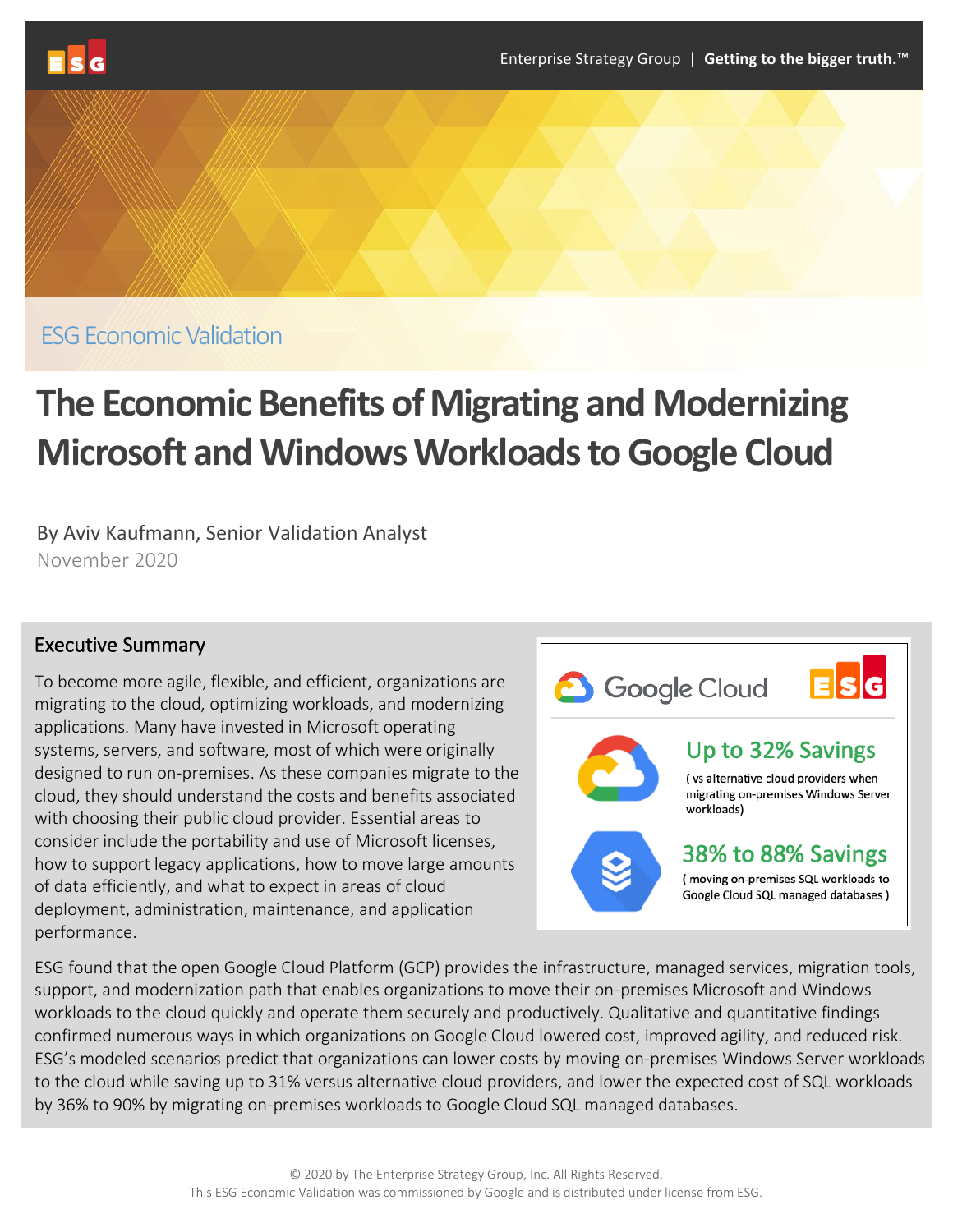

## **Introduction**

This ESG Economic Validation focuses on the quantitative and qualitative benefits organizations can expect by migrating and modernizing Windows-based workloads to Google Cloud (GC), including reduced costs, improved agility, and reduced risk to the organization.

## **Challenges**

For decades, organizations have successfully trusted their businesses to and have come to rely on Microsoft Windows operating systems and business software solutions. Most of these solutions are designed to be run on-premises, and a majority of organizations have invested significantly in the technology. Long-term investments have been made in onpremises infrastructure, training and certifications for personnel, and the development of purpose-built software solutions that operate seamlessly with Microsoft products. Many organizations have been faced with the challenge of licensing agreements that are complex to comprehend, manage, and plan going forward. Many licenses are restricted in terms of portability, and end-of-life (EOL) products such as Windows Server 2008 can be very expensive to support and keep updated with patches in the future.

The value of the cloud is well known to most organizations that are tasked with modernizing operations and becoming more agile, flexible, and efficient. A recent ESG research study confirmed that, rather than continue to operate onpremises hardware and Windows 2008 Server instances to run applications, organizations will look to migrate applications to public cloud infrastructure or modernize by replacing them with a SaaS-based alternative (see Figure 1).<sup>1</sup>

**Figure 1. Organizations Show Significant Interest in Migrating Windows Applications to the Cloud**

**What are your organization's plans for upgrading from and/or migrating off of its Windows Server 2008 systems? Note: response options are not mutually exclusive, so more than one can be selected. (Percent of respondents, N=489, multiple responses accepted**



*Source: Enterprise Strategy Group*

The benefits of the cloud are obvious to many, given that ESG research shows that 84% of IT executives increased or planned to increase the use of cloud applications and/or infrastructure as a cost containment strategy to counteract the economic impact of COVID-19,<sup>2</sup> and 74% of remaining on-premises workloads will be cloud candidates over the next five

<sup>1</sup> Source: ESG Research Report, *[2020 Technology Spending Intentions Survey](https://research.esg-global.com/reportaction/2020TechnologySpendingIntentions/Toc)*, February 2020.

<sup>2</sup> Source: ESG Research Report, *[The Impact of the COVID-19 Pandemic on Remote Work, 2020 IT Spending, and Future Tech Strategies](https://research.esg-global.com/reportaction/COVID-19Impact/Toc)*, June 2020.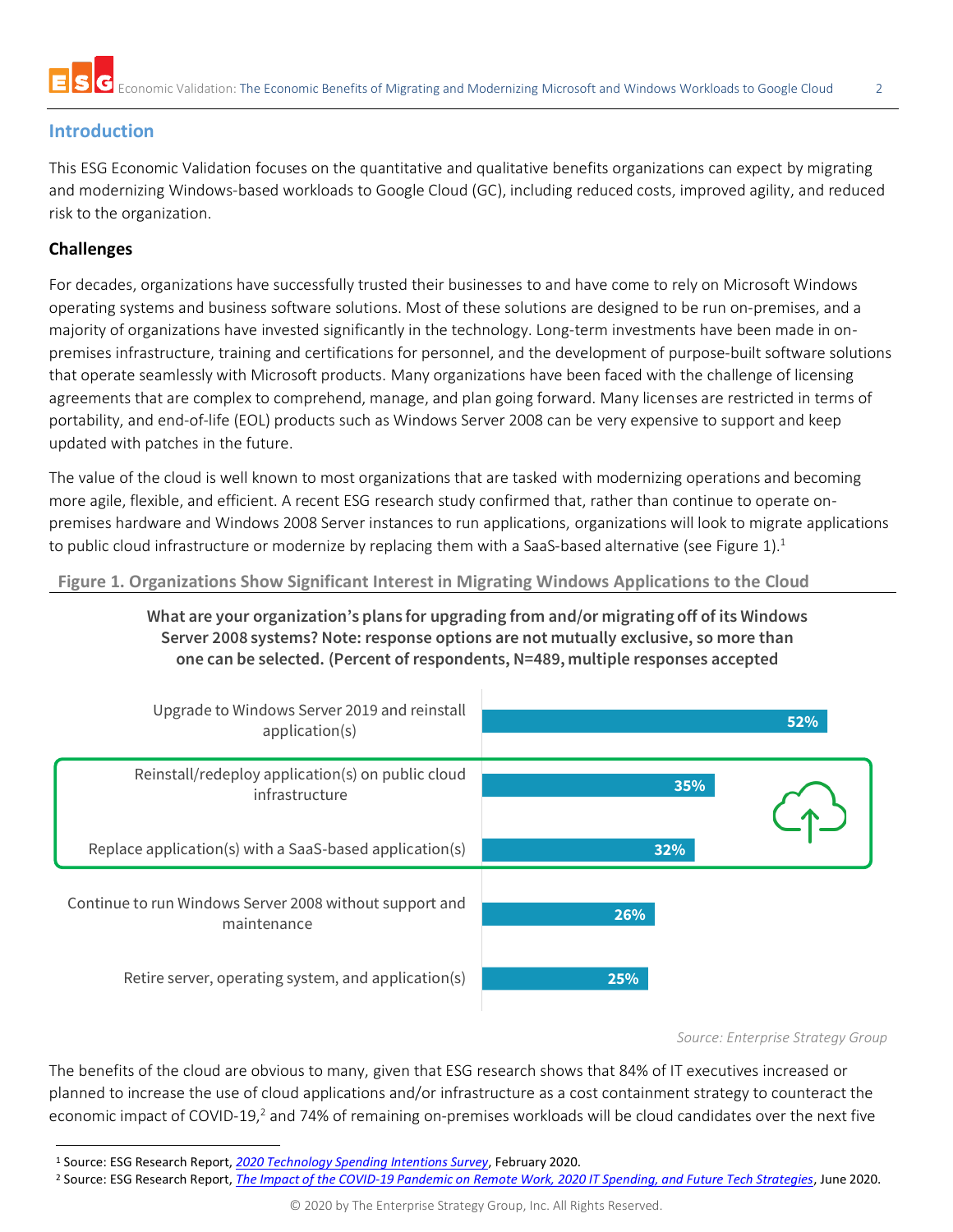years.<sup>3</sup> But some business leaders struggle with the fact that they need to continue to support legacy applications and move large amounts of data, and find it difficult to predict the costs of licensing and cloud resources. While Azure offers a hybrid cloud benefit that seems to make on-premises licenses more portable and cost-effective, it would be wise to understand all of the costs and benefits that should be considered when choosing a cloud provider to migrate and modernize Windows deployments and application environments.

## **The Solution: Microsoft and Windows on Google Cloud**

Google Cloud provides the services, tools, support, infrastructure, and modernization path that enables organizations to seamlessly move their on-premises Microsoft and Windows workloads to the cloud quickly, securely, and cost effectively. Google helps legacy organizations along their paths to successful modernization through the three key phases of their journeys:

- Migration to the Cloud: Google provides tools like Migrate for Compute Engine that can help make migrating VMs and data from on-premises locations to the cloud a quick and painless experience. With Migrate for Compute Engine, organizations can easily test before migrating and perform stateful rollback if needed. Businesses also can automatically upgrade Windows Server 2008 R2 VMs to Windows Server 2012 while migrating, helping address end-of-life issues easily. Google Cloud VMware Engine enables users to lift and shift VMware VMs directly from on-premises into Google Cloud without friction. Organizations can choose to purchase license-included instances or bring-your-own licenses (BYOL). Migrating to the cloud reduces on-premises infrastructure and improves IT agility.
- Optimization of Workloads: Workloads running on the Google Cloud can leverage custom compute instances that provide cost savings and optimize use of available licenses without the need to overprovision. Virtual machines can also be overcommitted to further reduce resource cost. Running SQL Server on Linux can help further eliminate the need for Windows licenses while leveraging managed SQL Server, and Active Directory or .NET Core can help further reduce costs.
- Modernization of Applications: Modern applications can be developed cloud-natively, Windows Server can be containerized with Kubernetes, and Anthos can provide multi-cloud readiness for seamless serverless portability. Google can help accelerate the journey to application modernization while reducing the reliance on a single vendor. Organizations also can take workloads currently running on VMs and fully automate the conversion to containers running in Google Kubernetes Engine as well as the upgrading of Windows OS, IIS, and .NET framework with tools like Migrate for Anthos, which helps accelerate modernization journeys for existing workloads that are still critical to an organization's success.

<sup>3</sup> Source: ESG Master Survey Results, *[2020 Technology Spending Intentions Survey](https://research.esg-global.com/reportaction/TechnologySpendingIntentionsMSR-Jan2020/Toc)*, January 2020.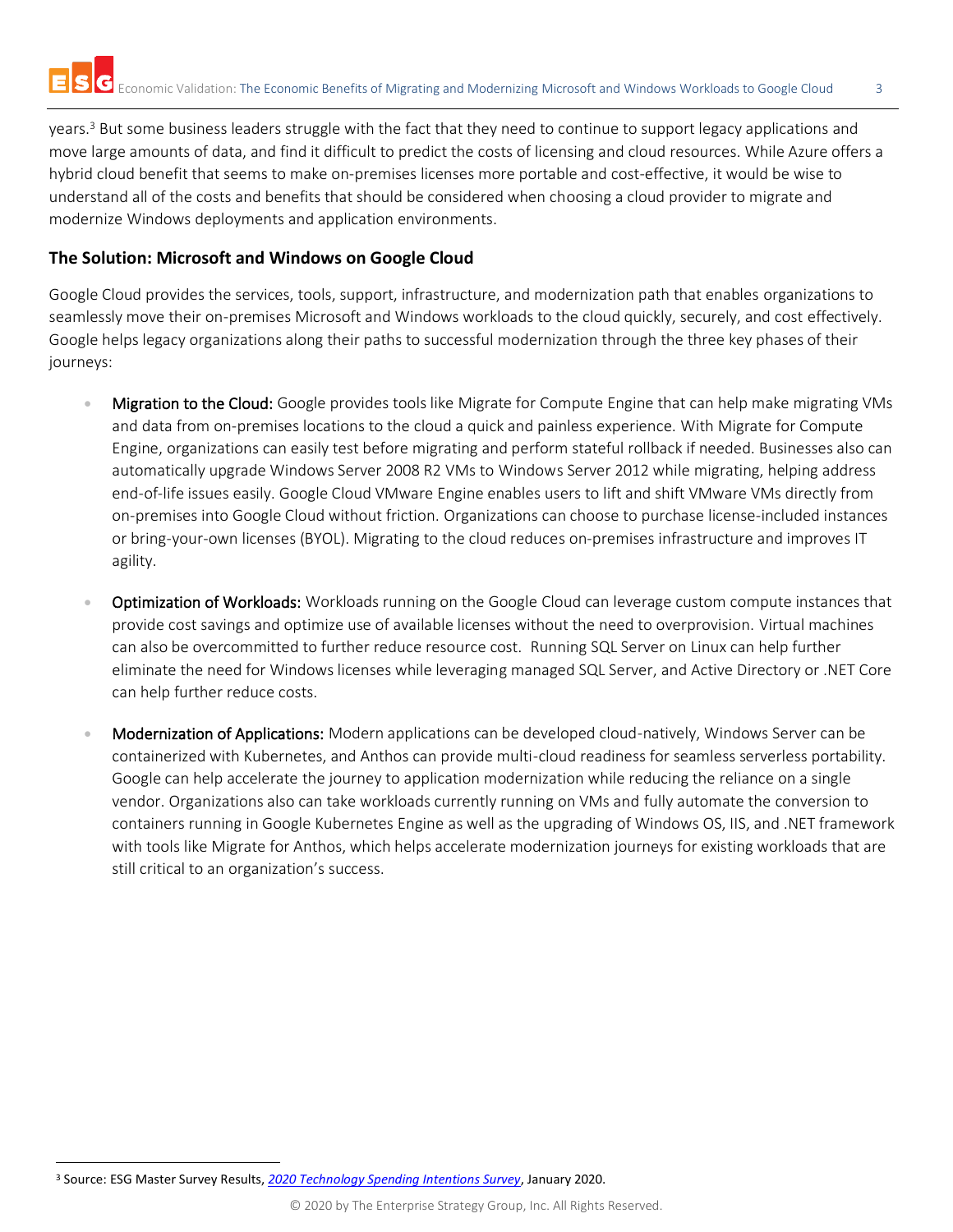#### **Figure 2. Microsoft and Windows on Google Cloud**



*Source: Enterprise Strategy Group*

## **ESG Economic Validation**

ESG's Economic Validation process is a proven method for understanding, validating, quantifying, and modeling the economic value propositions of a product or solution. The process leverages ESG's core competencies in market and industry analysis, forward-looking research, and technical/economic validation. ESG conducted in-depth interviews with end-users to better understand and quantify how migrating and modernizing their Windows on-premises workloads to Google Cloud has positively impacted their organizations. Customers were able to give detailed feedback on their experiences around deployment, administration, maintenance, support, and application performance before and after the move to Google Cloud. The qualitative and quantitative findings are used as the basis for a simple economic model comparing the expected costs of deploying on-premises versus on Google Cloud.

## **Microsoft and Windows on Google Cloud Economic Overview**

ESG's economic analysis revealed that migrating Microsoft and Windows workloads to Google Cloud provided its customers with significant savings and benefits in the following categories:

- Reduced cost By moving to the cloud, organizations were able to eliminate the need to plan, purchase, install, deploy, maintain, and administer on-premises infrastructure. They also reduced or eliminated most operational expenses related to infrastructure and could reduce or eliminate some of their software license spending.
- Improved agility Running Microsoft and Windows workloads on Google Cloud provided organizations with faster time to value, greater business agility, improved cost flexibility, and the value-add of simplified interoperability with partner and Google offerings.
- Reduced risk Google Cloud provides built-in and improved high availability, reduces the risk of human error related to many operations, includes built-in enterprise grade security, improves compliance, and lowers risk of vendor lockin.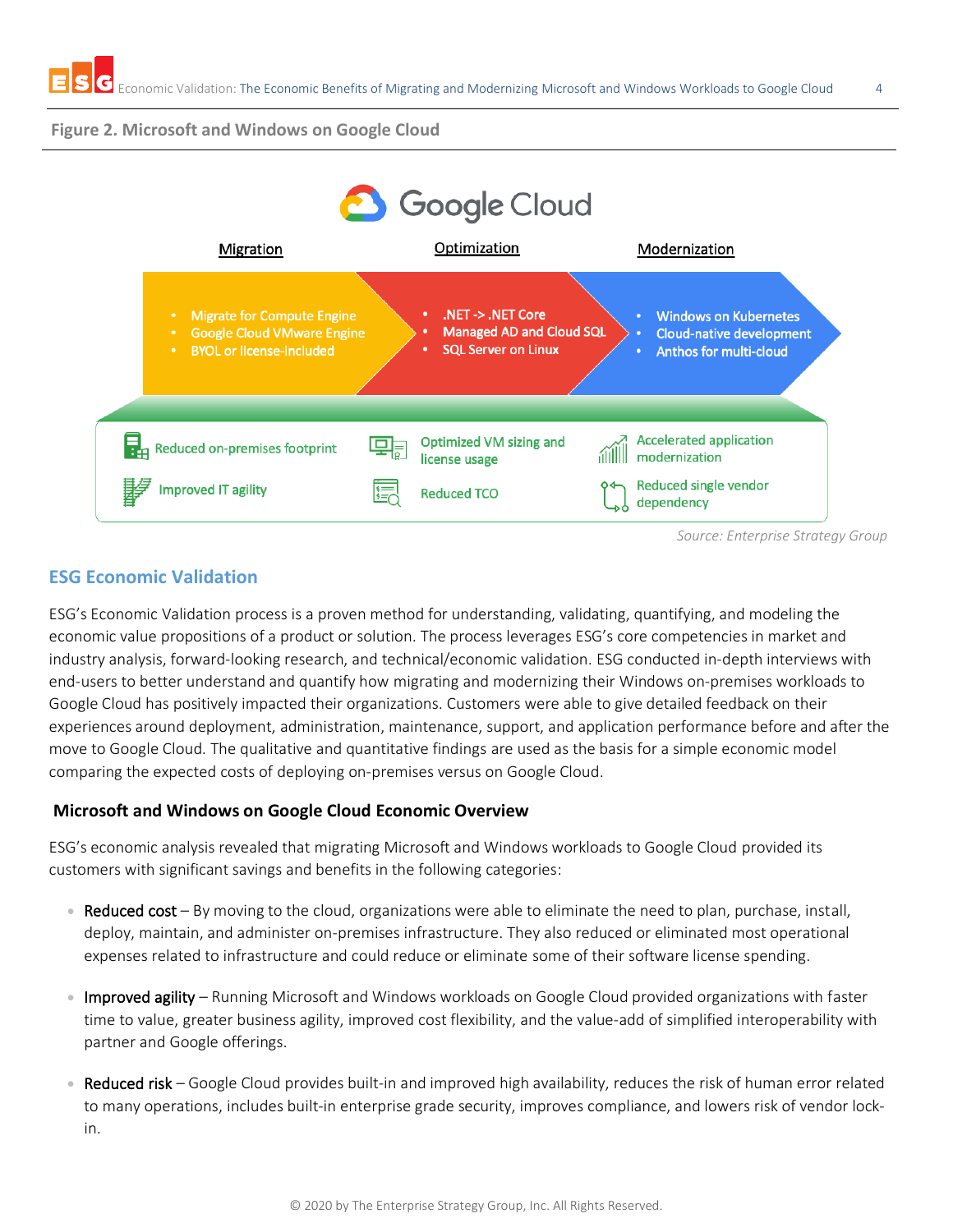

## Reduced Costs

Running Windows workloads on-premises requires the deployment and operation of physical infrastructure along with all associated processes, labor, professional services, support contracts, and facilities-related costs. By running on Google Cloud, organizations can eliminate or reduce most of these costs significantly. In addition, the move to Google Cloud provides the opportunity to reduce or even eliminate Microsoft license costs and some or all administrative burden of running Microsoft software.

• Elimination of upfront on-premises infrastructure spending  $-$  By moving workloads to the cloud, organizations eliminate having to purchase servers, switches, hypervisors, or storage arrays and the associated software. This hardware usually needs to be sized and overprovisioned to meet the demands of potential growth

*"We were able to reduce our data center costs by 40% within three years."*

and spikes in utilization, resulting in much higher upfront costs. Also, they eliminate future technology refreshes by moving to the cloud, further reducing hardware costs.

- **Elimination of hardware support/maintenance contracts** Because no hardware needs to be purchased, costs associated with support, maintenance, and management software are eliminated. Additional savings accrue because companies aren't dealing with multiple vendors, which saves time, reduces complexity, and increases productivity.
- Reduced cost of hardware administration Since servers, switches, and storage arrays don't need to be deployed, ESG validated that organizations can eliminate many management tasks related to running the network, servers, and storage. For example, moving to the cloud eliminates the need for racking, cabling, provisioning storage, creating RAID groups, swapping out failed drives, upgrading servers, updating BIOS and firmware, and

## *"We moved from 12 data centers to one cloud and one data center."*

troubleshooting. The experience of people who previously spent a lot of time administering hardware transfers to virtual infrastructure. They can work on higher level data center projects and learn new, marketable skills through cloud projects.

- Reduction in power/cooling/floorspace costs With no need to operate hardware, floorspace requirements are reduced or completely eliminated along with the electricity needed to power hardware and cool the data center.
- Reduction in solution administrative costs  $-$  In addition to the savings resulting from going to a virtual infrastructure, ESG found that organizations can further reduce or eliminate administrative overhead for systems and database administrators, DevOps teams, and developers. Google Cloud's managed services (such as Cloud SQL for SQL Server and Managed Active Directory) can lower an organization's management burden and streamline workflows related to installing, updating, configuring, and optimizing the operating system, SQL *"We were able to reduce the team*

Server, and Active Directory.

Reduction or elimination of Microsoft licenses – Microsoft licenses purchased to run on dedicated hardware can be reused for Google Cloud (BYOL for sole tenant nodes). Another level of savings occurs by time shifting licenses so

*managing instances from 40 down to 24 – the others were able to focus on getting future products to the next level."* 

that multiple instances can run under one license or running on more powerful instance types to reduce the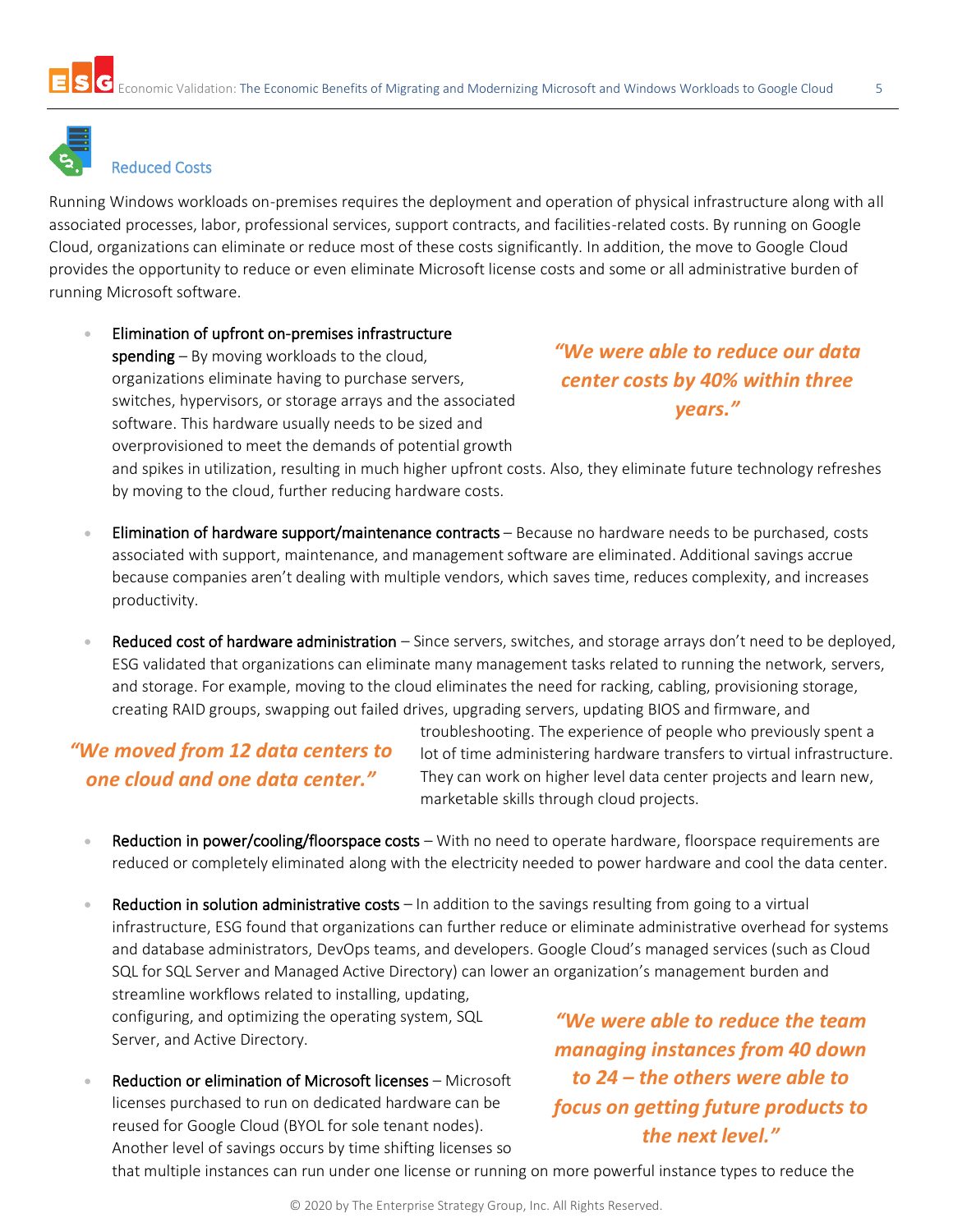number of virtual cores that must be licensed. Enterprises also can lease licenses from Google, which acts as the reseller, for on-demand instances and can further contain costs by leasing the license only for the time needed and taking advantage of committed use discounts over time. Or organizations can eliminate the need to manage licenses altogether by choosing Google's managed services for SQL or Active Directory because licensing is included. Another cost-saving strategy is to run SQL and .NET Core on Linux (generally free in the cloud) and eliminate the Microsoft Server operating system license and modernize to PostgreSQL or MySQL cloud databases that can eliminate costly SQL Server licenses and ongoing Software Assurance.

- Reduced costs associated with security spending per server  $-$  Each physical or virtual server maintained onpremises has a security cost associated with it. Such cost items occur due to the need of enterprises to maintain protection from endpoint risks. The IT security budget associated with each server includes items such as virus and malware detection software, security auditing, and operational cost of constant updates to server OS and installed software based on the latest CVE reports. As an example, the cost of EDR software per server can reach to \$18 per month.<sup>4</sup>
- Additional savings provided through containerization By migrating Windows VMs through modern containerized services like Windows on GKE and Migrate For Anthos for Windows, organizations can lower the operational costs around managing Windows images and the applications going forward. Moving to declarative image-based builds of the migrated, containerized applications opens the door to use of modern CI/CD pipelines for image-based updates, plus the ability to leverage cluster level updates and avoid drifts in patch level and security stance of the deployed applications. In addition, with Windows containers on GKE, migrated and modernized applications can be deployed on shared cluster resources with greater density, benefiting from resource oversubscription.

# l Improved Agility

Without the burden of infrastructure and all it entails, organizations running workloads on Google Cloud report greater agility stemming from their ability to deploy faster and scale up almost instantly. Additionally, organizations increase control over on-premises and other clouds as well as where and how to spend. And they are able to respond more quickly to business opportunities and spend far less time on deciding where and how to focus team resources and on resolving performance issues or other problems. Companies that use cloud for seasonal operations exemplify agility by scaling up and down as needed and paying only for what they use instead of supporting a worst-case physical infrastructure yearround.

- Faster time to value for new deployments When organizations use managed services or license-included images, they don't need to dedicate resources and time to planning; purchasing hardware or licenses; installing licenses, software, and hardware; building business cases; or delaying deployments due to slow approval processes. Instead, ESG determined that organizations can be up and running in minutes instead of what is likely to be weeks on-premises.
- Ability to scale up or down quickly  $-$  Near-instant scalability accommodates peak sales periods or unpredictable spikes in business, helping companies take advantage of opportunities to increase revenue while meeting end-user and customer performance expectations. The limitations of physical infrastructure

*"Support for Windows workloads on Google Cloud brings flexibility that would otherwise be expensive to achieve."* 

<sup>4</sup> [www.provendatarecovery.com,](http://www.provendatarecovery.com/) June 2020.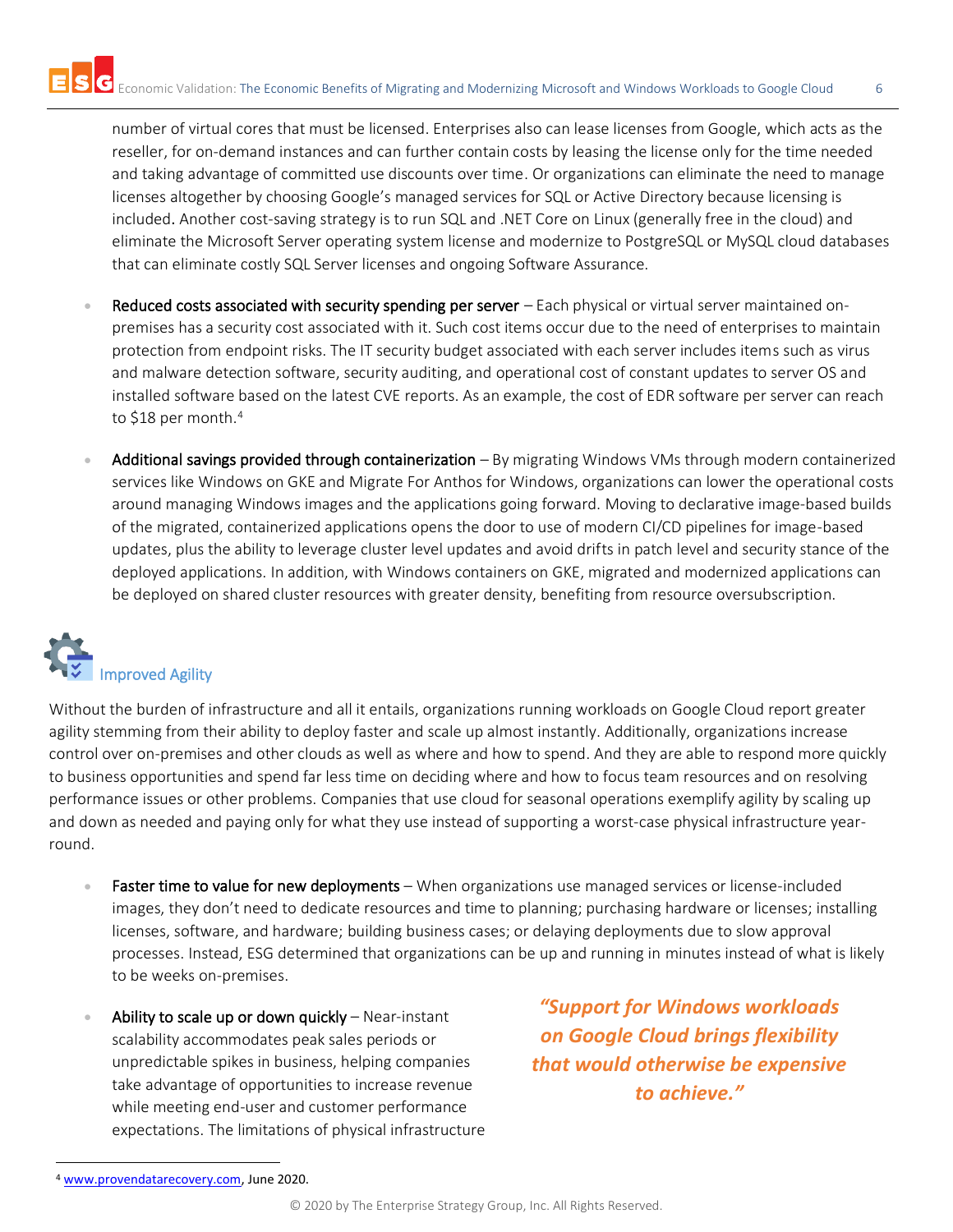can't be overcome easily or quickly, leading to lost opportunities. When peak periods end, businesses using the cloud can scale back, eliminating over-provisioning and the need for on-premises infrastructure that could take weeks or months to get up and running.

• Cost agility – Organizations can better manage costs by controlling certain aspects of cloud spending. For example, ESG confirmed the benefits of identifying and implementing CPU overcommit. Customers can get more value from their dedicated virtual CPU resources by packing underutilized, infrequently utilized, or time-shifted servers onto a sole tenant node, enabling more agile management of VM instances to meet specific workload requirements. Time shifting licenses allows customers to share Windows licenses across one or more servers as long as the number of users active at any one time doesn't exceed the number of licenses. Further, the Google

*"Google gave us many more levers to implement – more options to save costs on Microsoft licenses that we just didn't have before."*

Anthos application modernization platform allows organizations to move workloads easily from on-premises to the Google Cloud to other clouds such as Microsoft Azure cloud and back. Whenever it makes sense to run a workload in one place or another, organizations can act swiftly to capitalize on favorable pricing and move faster along their path to modernization.

Improved, predictable performance and end-user experience - Users can take advantage of flexible machine types and scaling based on performance needs, and low latency helps ensure consistent, reliable performance. Google customers found that Google Cloud's global DNS network outperforms other clouds and delivers a

superior end-user experience. One customer reported first byte load times improved immediately by 15% without any site optimization after moving to Google Cloud. Subsequently the customer reduced average time to first byte by another 50%, for a total reduction of 65%. Workloads run on a powerful set of resources that enhance end-user experience with speed and predictability.

*"We improved customer first byte load times by 65% on average, increasing conversion rates and revenue."*

• Improved interoperability – Modernizing on Google Cloud enables organizations to develop cloud-native applications and services to ensure greater interoperability. Legacy applications running on Windows on-premises were developed for client-server functionality using .NET. By moving to Google Cloud, organizations can capitalize on .NET Core to develop cloud-native, portable applications without retooling. Containerization goes one step further, and along with Anthos, it helps ensure that software will run anywhere. Google Cloud enables users to integrate their applications easily with all areas of the Google ecosystem (BigQuery, AI/ML, storage, and so on) and Google Cloud's large partner ecosystem.

# **Reduced Risk**

Organizations often struggle to keep up with risk management because it is a complex, time- and resource-intensive effort spanning people, processes, and technology. Risk profiles change significantly depending on the status of regulatory compliance, business continuity, technology updates, and vendor relationships. ESG found that Google Cloud reduces risk in critical areas through modern infrastructure, comprehensive security, managed services, and freedom of choice.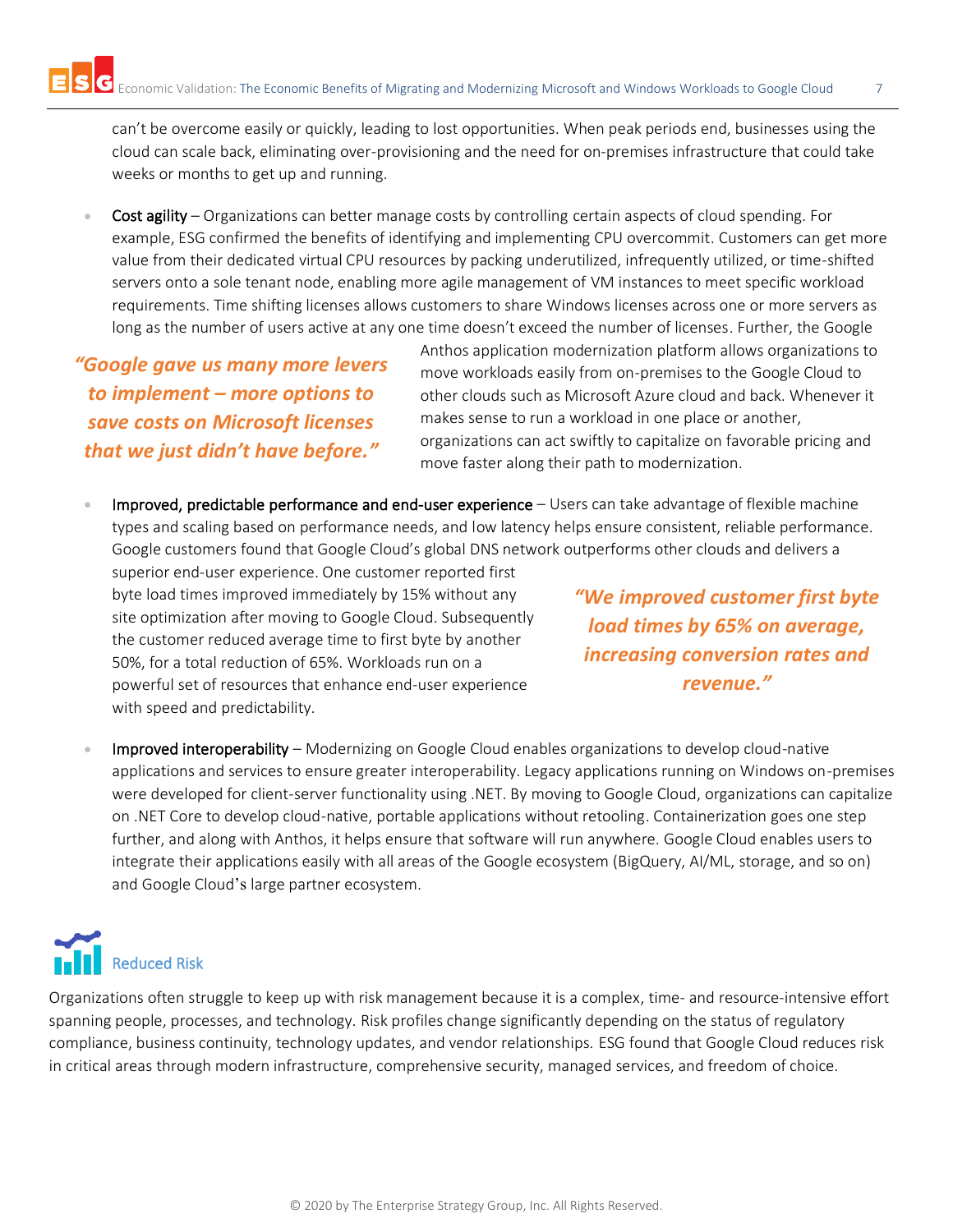Built-in high availability – The built-in, no-extra-cost high availability of Google Cloud eliminates risk associated with on-premises server and data center failures and mirrored disks. Users can easily create local or regional disaster recovery scenarios with fault tolerance spanning regions if desired. Google Cloud performs consistently and reliably without degradation, prompting one customer to comment that "our availability numbers are the highest they have ever been."

*"Our services on Google Cloud are faster, more secure, and more flexible than ever. We can deliver new technologies and standards such as HTTP2 and full-site TLS/SSL…."*

- Improved compliance and security Google Cloud provides excellent security, privacy, and compliance controls, which not only remove the risk of being out of compliance but also save significant administrative time and effort. Products are independently verified, and more than 20 standards, including ISO/IEC 27001, HIPAA, FedRAMP, PCI DSS, and FIPS 140-2, have received certification, attestation, or audit report. Google Cloud also aligns with more than 20 global frameworks, including FFIEC and NIST, and offers industry-specific compliance guidance. A customer noted that Google Cloud "makes compliance much easier and allows us to reprioritize time and effort used in the physical security of our colocation facility to other security initiatives."
- Lower risk of human error Errors can happen at any time, affecting hardware, storage, network, operating system, or databases. When organizations handle updates and patches on their own, someone needs to read the release notes, determine dependencies, and test everything prior to rollout. Depending on timing, updates may be out of date by the time they are implemented. Through preconfigured managed services and by working behind the scenes, Google Cloud reduces risk by making sure things are always up to date and configured correctly.
- Decreased risk associated with vendor lock-in Reducing reliance on Microsoft provides more options going forward. Organizations aligned with Microsoft already are committed to licenses, operating system, server, database, and so on, and moving workloads to Azure locks them in further. As one customer observed, "you sign up for a contract with Microsoft, then you end up with four contracts." While the Microsoft Azure hybrid benefit makes it easier to get to Azure, "all eggs in one basket" may not be the right short- or long-term strategy. Modernizing to containers and Anthos allows workloads to move between on-premises and any cloud easily, and Google Cloud users can access data stored anywhere. With the freedom to choose the solution that makes the most sense, business leaders can focus on optimal risk-reducing choices.

Through each phase of their modernization journeys, businesses need to evaluate the savings, advantages, and benefits discussed above:

*"We looked at other service providers, but Google Cloud provides more value for the money – they were more flexible in meeting our server's requirements without overprovisioning."* 

- Migrate Microsoft workloads easily and quickly to Google Cloud with the potential to reuse licenses that were already paid for.
- Optimize workloads and costs by reducing license requirements, by taking advantage of managed services like Cloud SQL for SQL Server and Active Directory, and by moving to .NET Core and SQL on Linux.
- Modernize to increase agility and accelerate time to value by adopting containers, cloud-native development, and Anthos for multi-cloud readiness.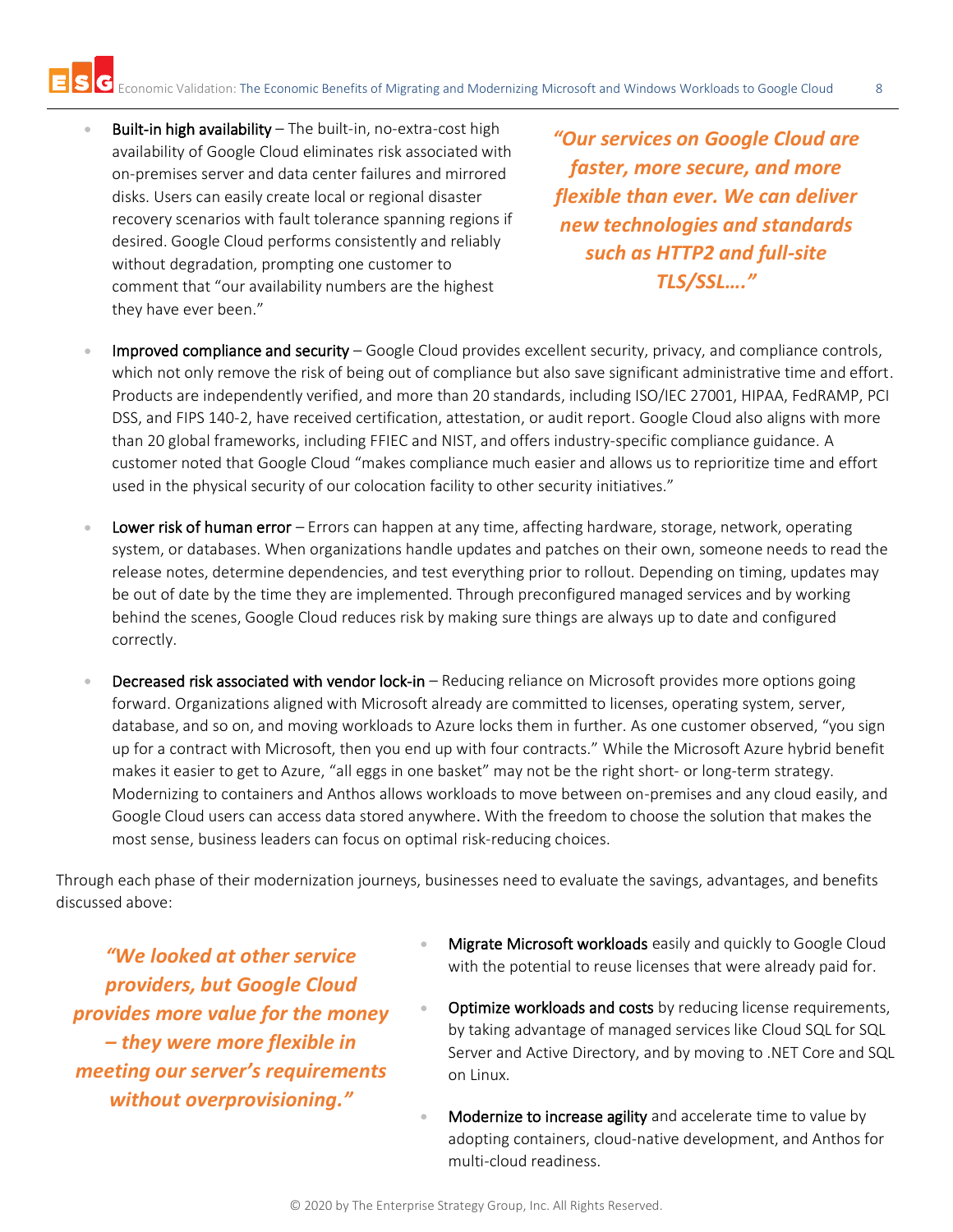## **ESG Modeled Analysis**

ESG leveraged the information collected through vendor-provided material, public and industry knowledge of economics and technologies, and the results of customer interviews to create two separate modeled TCO analyses that compare the costs and benefits of migrating on-premises Windows Server and BYOL licenses to the cloud and SQL Server instances to Google Cloud SQL managed services. ESG's interviews with customers who have recently made the transition, combined with experience and expertise in economic modeling and technical validation of Google Cloud solutions, helped to form the basis for our modeled scenarios.

#### **Scenario #1: Migration and Optimization**

The first scenario compared the expected cost of migrating onpremises Windows Server workloads and applications to each of three cloud service providers. ESG assumed that a modeled organization currently hosted 520 Windows Server workloads across a total of 40 virtualized servers, currently managed by two full-time systems administrators, a storage/virtualization specialist, and a portion of a full-time network adminsitrator. ESG assumed that each VM required 4 vCPUs, 24GB of memory, and 72GB of storage. ESG modeled the expected onpremises costs around administration, power, cooling, floorspace, support and maintenance, and virtualization for continuing to operate the existing deployment, and also for refreshing the technology. Although there would be a large upfront cost of acquisition for the refreshed scenario, ESG assumed minor savings in administration, power, cooling, and support for the refreshed solution, as well as a small cost to replace/grow components and pay for extended maintenance contracts when continuing to operate the existing solution.

# Why This Matters

ESG's model shows that migrating an organization's on-premises Windows BYOL workloads to Google Cloud sole tenant provides savings when compared to running on-premises and against alternative cloud providers. While the costs are in the same ballpark over a three-year period, this can be misleading, as this compares only the cost to **operate** the solutions.

There are significant **benefits** to migrating workloads to the cloud that should be considered, such as improved business agility, faster time to value, and reduced risk, that can provide your organization with millions of dollars in additional savings and benefits.

ESG then modeled the expected costs to migrate the deployment to each of three cloud service providers while transferring the existing Windows server licenses (BYOL) in accordance with Microsoft's guidelines. Cloud Provider 1 required running on dedicated hardware that matched up nearly 1:1 with the on-premises servers but required overprovisioning of memory based on available options. This cloud provider offered substantial savings to pay for the deployment three years in advance. Cloud Provider 2 offered substantial discounts and benefits for users bringing their Microsoft workloads to their cloud, and did not require that users run on dedicated hardware, but did also require overprovisioning of each VM based on the fact that vCPUs and memory could not be sized independently of each other, which raised the overall cost of the solution. The Google Cloud solution ran on sole-tenant hardware with 96 cores and 624GB of memory per machine. This allowed more VMs to be packed onto each sole-tenant instance. For administration, ESG assumed a 40% savings for the Google Cloud as reported by customers, slightly less savings for Cloud Provider 1 based on the fact that there would be dedicated instances to manage, and slightly higher savings for Cloud Provider 2 based on the fact that they would not have to run on dedicated hardware.

ESG found that by migrating on-premises workloads to Google Cloud, organizations would save 6% to 15% over three years. ESG also found that because the other Cloud Providers did not offer custom VMs and dedicated instances in which the vCPU and memory requirements could be right-sized independently, their offerings proved to be more expensive than Google Cloud's sole-tenant solution (12% to 32% savings). The results of the modeled scenario are shown in Figure 3.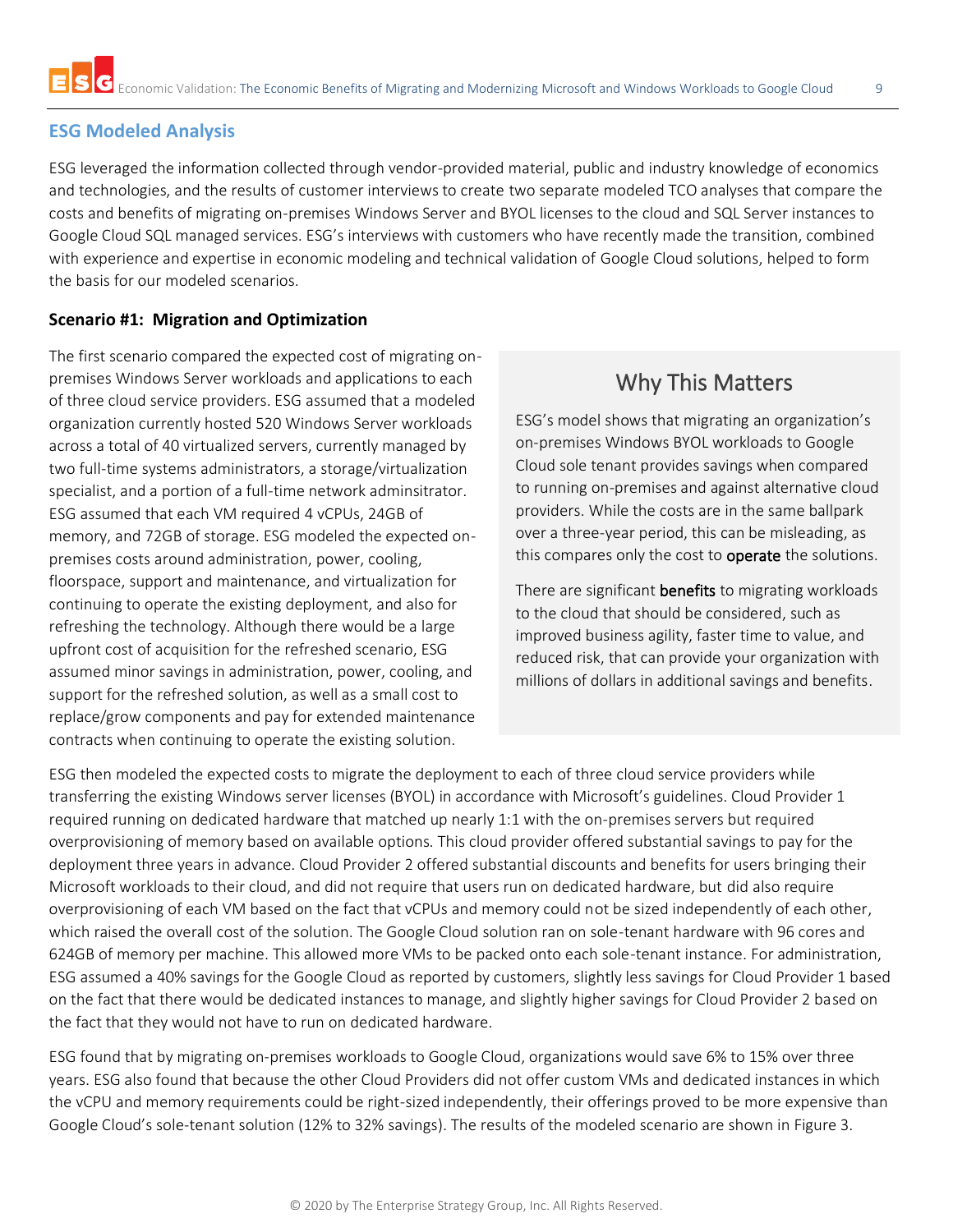

## **Figure 3. Three-year Modeled Cost of Operating 520 Windows 2016 Server Workloads (with BYOL)**

#### **Modeled Scenario #2: Modernization**

The second modeled scenario compared the expected cost to operate Microsoft SQL Server deployments on-premises against supporting the same application development, deployment, and maintenance on the Google Cloud SQL managed database service. Cloud SQL is a fully managed relational database service for SQL Server, MySQL, and PostgreSQL. The fully managed service eliminates most of the tasks around deploying, provisioning, managing, monitoring, tuning, and maintaining infrastructure, hypervisors, operating systems, and database software. ESG assumed the company was looking to deploy a mix of 160 virtualized and physical SQL Server instances, each with an average of 8 vCPUs and 30GB of memory. ESG modeled the typical on-premises costs including the cost to purchase, manage, and maintain the racks, servers, network, and storage array and license the Windows server and SQL Server Enterprise deployments. We assumed the on-premises deployment was managed by two full-time systems administrators and two full-time database administrators, as well as portions of time from network, security, and storage administrators. By far the highest cost was for the Windows and SQL Server license costs and maintenance, which are paid per core.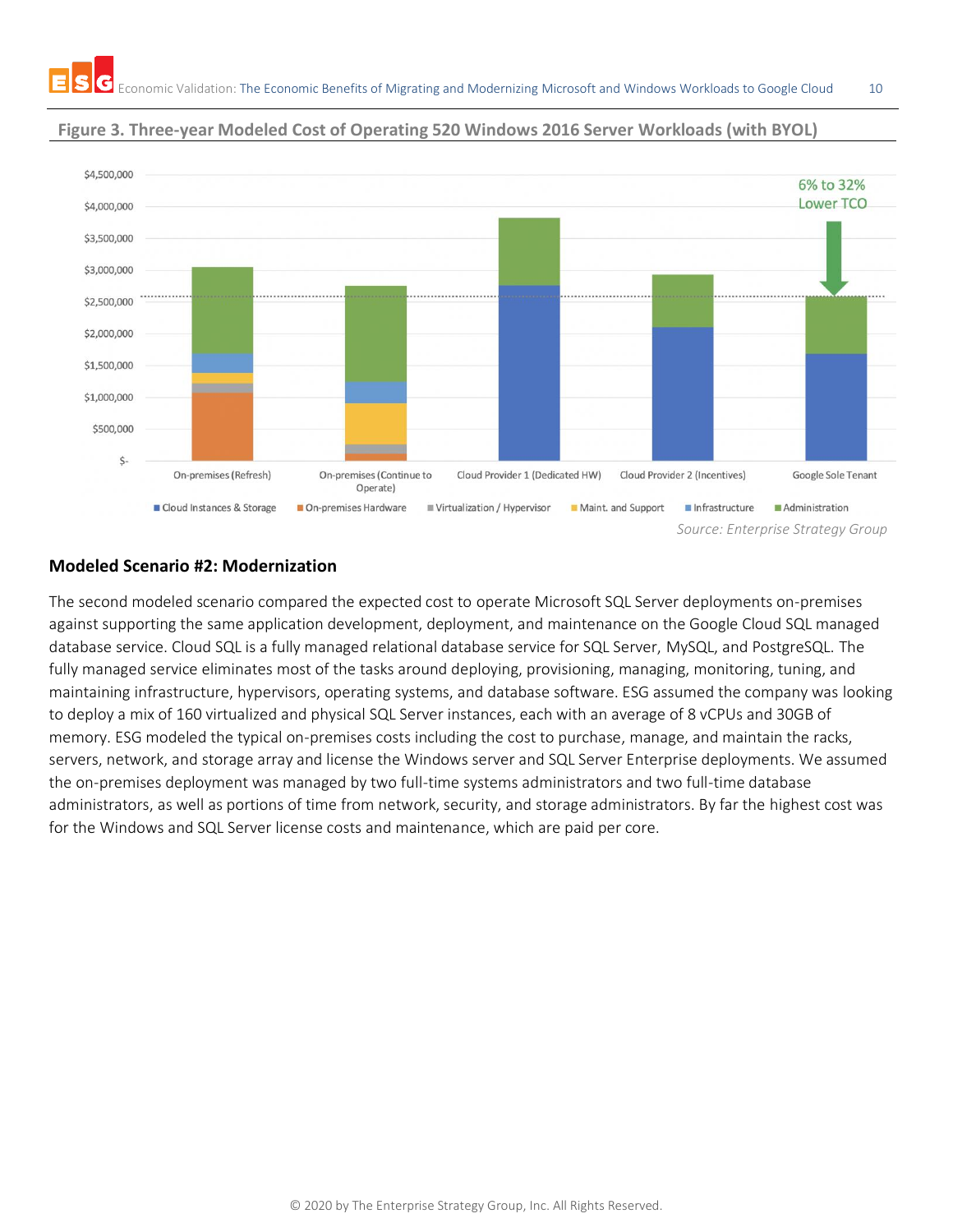When lifting and shifting workloads to Google Cloud SQL, ESG built in an estimated cost of migration of \$3,000 per server. Administration savings were modeled to be roughly 70% lower for the fully managed database as all of the tasks around managing and maintaining physical and virtual infrastructure, operating systems, and database software were eliminated, and the network and security tasks were greatly simplified. ESG assumed that by moving or consolidating workloads to higher performing infrastructure, the organization was able to achieve roughly a 40% reduction in the number of vCPUs required to run the workloads. While this did not make as big of a difference in the cost of the instances, it made a large impact in the Windows and SQL Server licenses costs as they are billed per vCPU per month.

ESG's modeled results show that Google Cloud SQL can lower costs by 38% compared to on-premises Windows-based SQL Server deployments while saving millions of dollars in SQL Server licensing costs alone. ESG also modeled the same scenario assuming the organization decided to

# Why This Matters

Organizations looking to develop modernized applications that are cloudready can benefit greatly from managed services like Cloud SQL.

While the operational and license savings provided may be enough to justify the service, the increased agility that developers and DevOps teams realize means faster product development and more frequent product updates that can result in millions of dollars per year in revenue for the business.

modernize workloads and save millions more in licencing costs by replacing Windows operating environments with Linux and SQL Server instances with MySQL databases. To better reflect the efforts required to move workloads to and optimize for MySQL, ESG did assume an increased cost of migration and administration for the MySQL deployment. ESG's model predicted up to 88% savings for the MySQL deployment versus the on-premises deployment. While in reality, not all SQL Server applications and workloads would be optimal to move, the two scenarios give us a range of savings that may be achievable by moving some workloads, and developing new workloads to take advantage of this savings. The results of ESG's modeled scenarios are shown in Figure 4.



**Figure 4. Three-year modeled Cost Savings of Moving 160 SQL Server Deployments to Google CloudSQL**

*Source: Enterprise Strategy Group*

While the requirements of every organization are different, and your particular savings may vary, ESG recommends that each organization consider the categories and potential benefits and savings outlined in this report to perform their own analysis to better understand the potential impact of making a change.